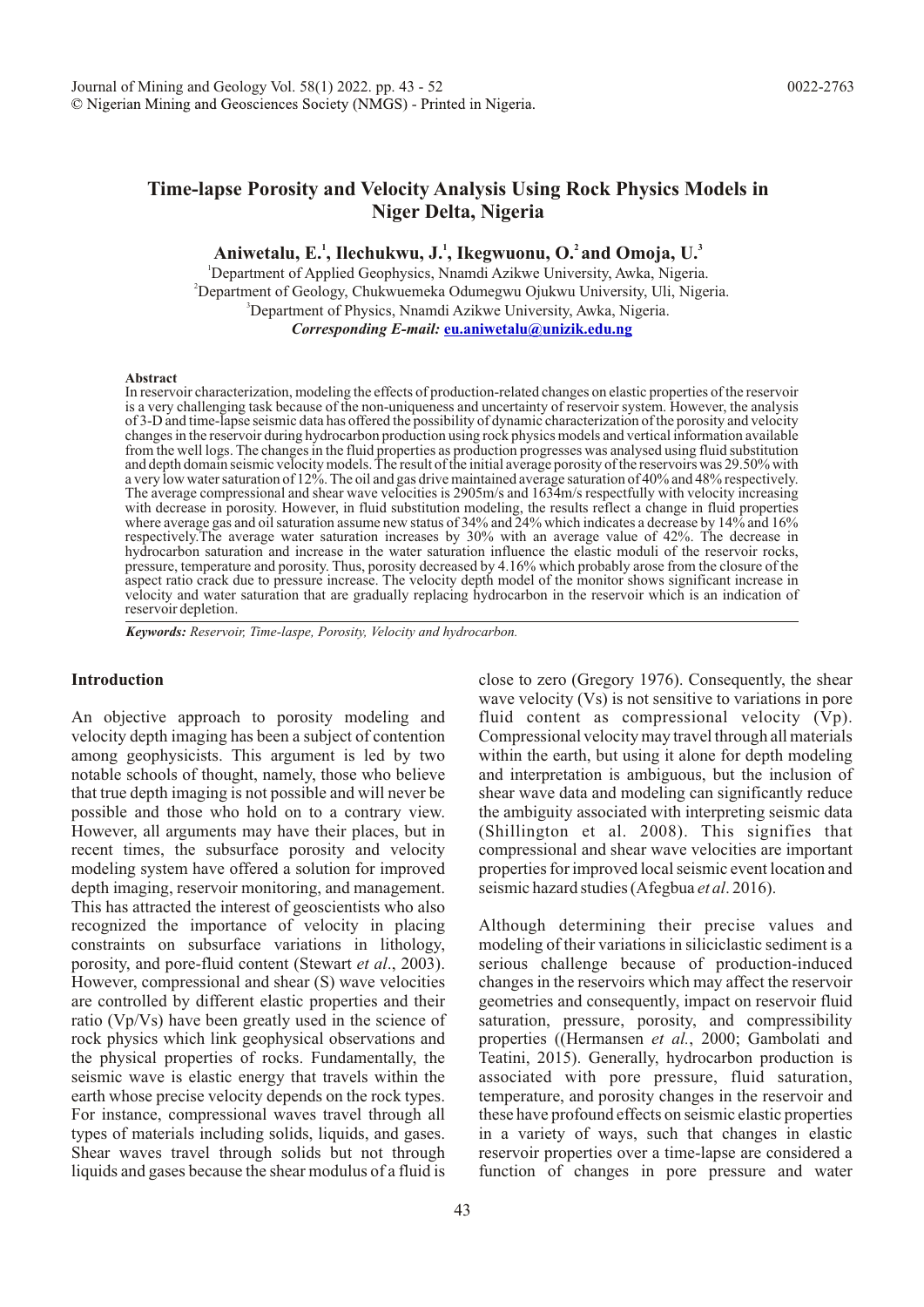saturation. Therefore, using rock-physics models, these pore-filled fluid properties and their effects on porosity and velocity at the in-situ condition of the reservoir was modeled from the primary well logs. The time-lapse porosity and velocity logs were derived from these primary logs using forward modeling and integrated with time-lapse seismic data to monitor the changes in reservoir properties. The objective among others is to monitor porosity and velocity changes arising from hydrocarbon production in the reservoirs using well logs and time-lapse seismic data which has recently gained more popularity in imaging the effects of fluid flow in a producing reservoir (Fanchi, 2001, Landrø, 2001, Pendrel 2006, and Lumely 2001). The influence of fluid saturation on elastic properties of rocks in porous media depends on pore geometry, fluid-phase distribution, pressure, and saturation. This has been the subject of many theoretical and experimental investigations ( Gass, 1951; Biot, 1956; Wang, 1997; Wylie et al., 1956, Geertsma 1961, Domenico, 1977 and Murphy, 1984.

# **Geological Setting of the Study Area**

The study area is located in Isomu Field in the coastal swamp depobelt of the western Niger Delta (Fig. 1). The Niger Delta basin ranks among the world's most prolific provinces of hydrocarbons and its geology has been discussed by several authors (Weber *et al*., 1987; Evamy *et al*., 1978; Doust and Omatsola, 1990;). Reijers (2011) stated that the productivity of the basin depends on its strata package formed from a major regressive cycle that resulted in the deposition of allocyclic units of transgressive marine sand; marine shale, shoreface, and fluvial. Cretaceous strata were first described by Short and Stauble (1967) where three major lithostratigraphic units were identified. They are (a) the prodelta facies (Akata Formation), (b) the paralic delta front facies (Agbada Formation), and (c) the continental facies (Benin Formation). The Akata Formation is the oldest of the three formations and serves as the source of rock with ages ranging from Eocene to Recent (Reijers et al., 1997 and Short and Stauble 1967). The Agbada Formation is a hydrocarbon-bearing unit consisting mainly of sandstones and intercalation of shales (Okeugo *et al*. 2018). The Benin Formation is the youngest and comprises the top part of the Niger Delta clastic wedge, from the Benin–Onitsha area in the north to beyond the coastline (Short and Stauble 1967).

# **Materials and Methods**

The material used in this study includes suites of well

logs, well tops, and check shot data that provides velocity information required to calibrate the well log with seismic reflection, 3D and time-lapse (4D) seismic data acquired at different vintages. The well log data consists of gamma-ray log, density log, compressional, and shear wave slowness. The 3-D seismic data surveys covered about 175kms<sup>2</sup>. The 3-D seismic data set was acquired in the late nineteen eighties (1980s). In July 2012, a 3D reshoot/4D repeat acquisition was completed over the field. As part of the time-lapse processing, a subset of a repeated survey and the legacy survey were processed through amplitude-preserving processing for reservoir monitoring purposes. However, the differences resulting from the acquisition design, noise and other non-production related variations were minimized between the two seismic surveys in a process known as cross-equalization. The focus is to enhance the repeatability of the surveys and reduce random data variations while preserving and enhancing the presence of production-related changes. The basic geometric parameter used for 3-D and Time-Lapse seismic data acquisition in the field is shown in Table 1.

# *Calibration of Well Log to Seismic Data*

In well to seismic data correlation, a check shot data was used to adjusts the sonic log velocities or the log timedepth curve to match the time-depth relationship obtain from seismic data. Using this information, well logs indepth domain was scaled with seismic data by converting well log depth to time using E-LOG program. Statistical wavelet extraction was carried out on the seismic data, basically to estimate the filter that best fit the well log reflection coefficients to the input seismic data at the well locations (Fig. 2a). The seismic wavelet is in zero phase distance from the well with a sampling rate of 2ms. The wavelet length and taper length are 200 and 25ms respectively. The extracted wavelet was applied to the original log to generate zero offset synthetic traces where stretch and squeeze operations were carried out on synthetic traces to enhance the results as shown in Fig. 2b.

### *Timelapse Velocity and Porosity Modelling*

In velocity modeling, compressional and shear wave slowness at chosen depth intervals were estimated using the information provided by the P-wave and shear wave logs (Fig.3). For instance, at the depth interval of 6600ft, the values of compressional and shear wave slowness were estimated as 9500ft/s and 3250ft/s respectfully. The compressional and shear wave slowness (feet per second) were transformed into compressional (Vp) and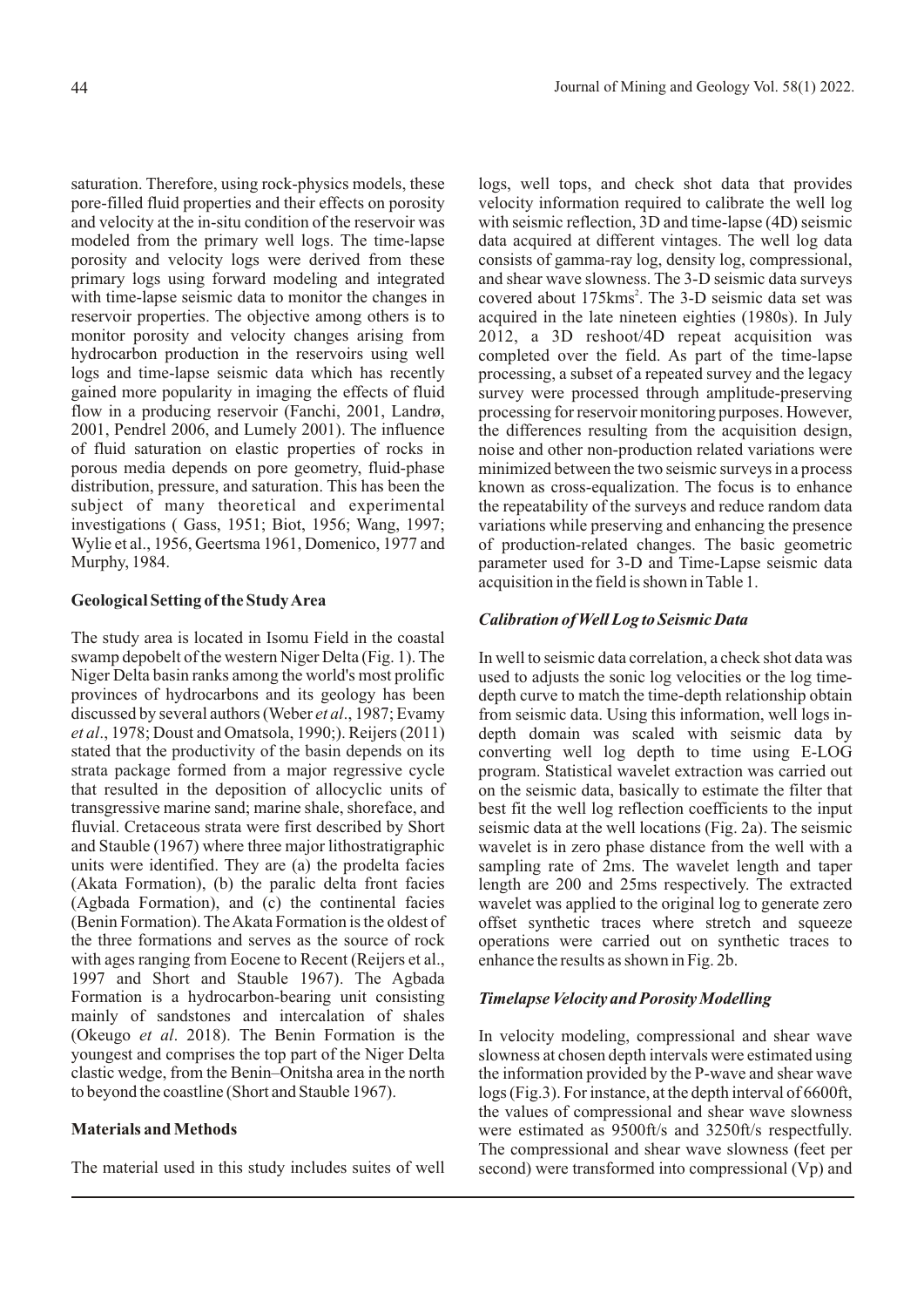

**Fig. 1:** Map of Niger Delta showing the study area.

| <b>Table 1:</b> Geometry of 3D Seismic (Base) Survey of Isomu Field |  |  |
|---------------------------------------------------------------------|--|--|
|---------------------------------------------------------------------|--|--|

| <b>Geometry Type</b>    | Swath (off end)                    | Swath (off end)<br><b>4D Seismic Survey</b> |  |
|-------------------------|------------------------------------|---------------------------------------------|--|
|                         | <b>3D Seimic Survey</b>            |                                             |  |
| <b>Bim size</b>         | 25mx25m(conventional)              | 25mx25m(conventional)                       |  |
| Reciever lines          | 6                                  | $\sigma$                                    |  |
| Reciever lines spacing  | 350 <sub>m</sub>                   | 350 <sub>m</sub>                            |  |
| Total active channels   | 960 channels                       | $80x60=480$ channel                         |  |
| Active channel per line | 160 channels                       | 80                                          |  |
| Receiver spacing        | 50 <sub>m</sub>                    | 50 <sub>m</sub>                             |  |
| Source line spacing     | 500 <sub>m</sub>                   | 500m                                        |  |
| Source line per salvo   | 14m (either side of active spread) | 7 <sub>m</sub>                              |  |
| Source spacing          | 50 <sub>m</sub>                    | 50 <sub>m</sub>                             |  |
| Inline rolling          | 500m(one source rolling)           | 50m(one source rolling)                     |  |
| Cross line rolling      | 350m(one receiver line)            | 350m(one receiver line)                     |  |
| Maximum offset          | 4484m                              | 2865m                                       |  |

shear wave velocities (meters per second) using equations 1 and 2, respectively.

|--|--|--|

**Vs= Äts x 0.305**.........................................................(2)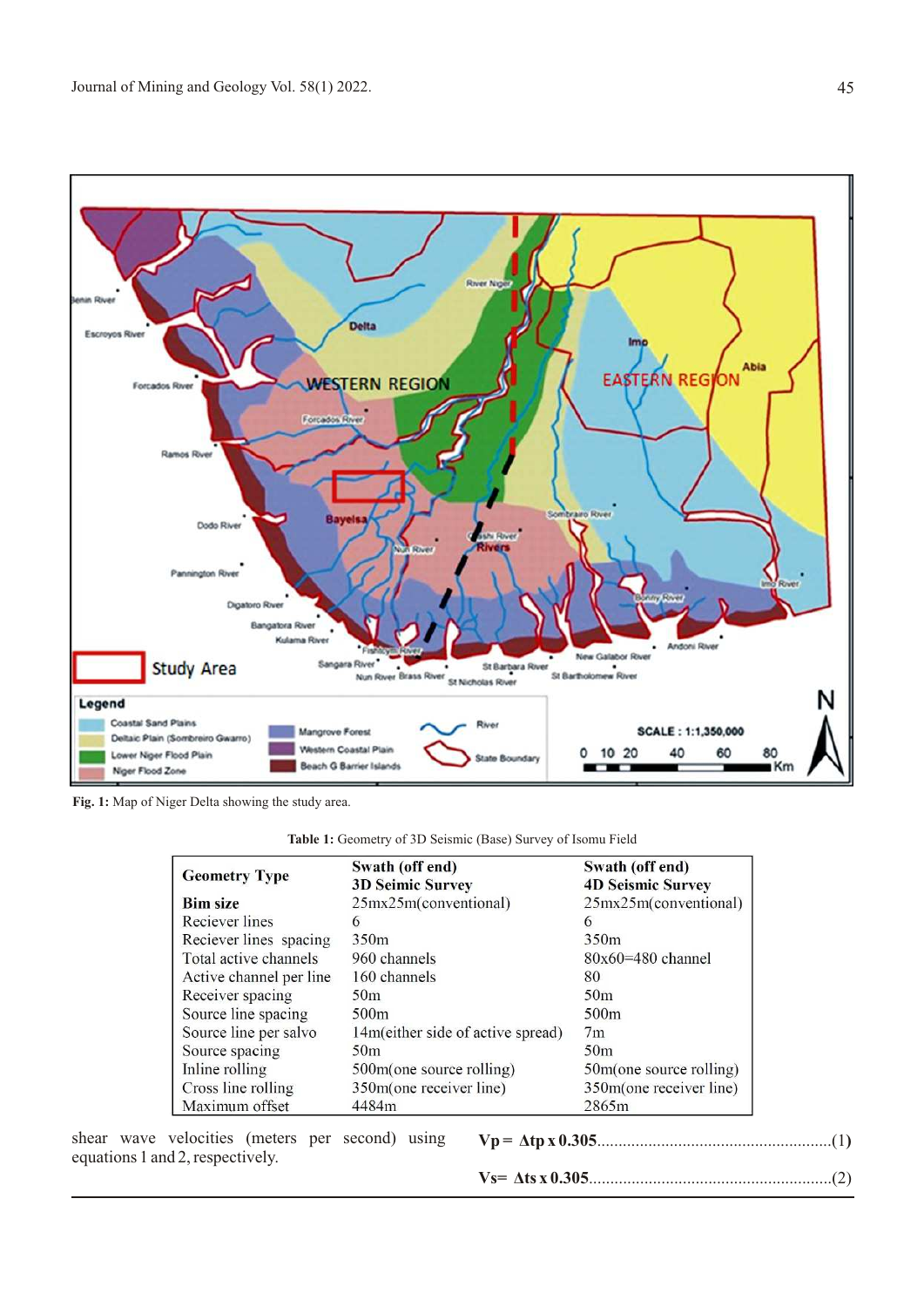

Fig. 2a-b: (a) Statistical wavelet time response and (b) seismic to well ties.

Where Vp, Vs,  $\Delta tp$ , and  $\Delta ts$  is the compressional velocity, shear wave velocity, the interval transit time recorded by compressional log, and shear sonic log respectfully.

into standard porosity measurements using equation 3.

 ............................................................(3) **Ö =** *<sup>ñ</sup>ma - ñ<sup>b</sup> ñb - ñf* 

Similarly, density and gamma-ray values at the depth were directly estimated from the well logs but in-situ porosity values were calculated simply by transforming the observed density data at the corresponding depths Where  $\Phi$  is porosity,  $\rho$ *ma* is the density of rock matrix, taken to be 2,650kg/m<sup>3</sup>,  $\rho b$  = observed bulk density recorded by density tool, and  $\rho f$  = Density of fluid, taken to be  $1,080 \text{ kg/m}^3$ .



Fig. 3: Isomu 1 showing Gamma ray log, Density log, Compressional and shear velocity logs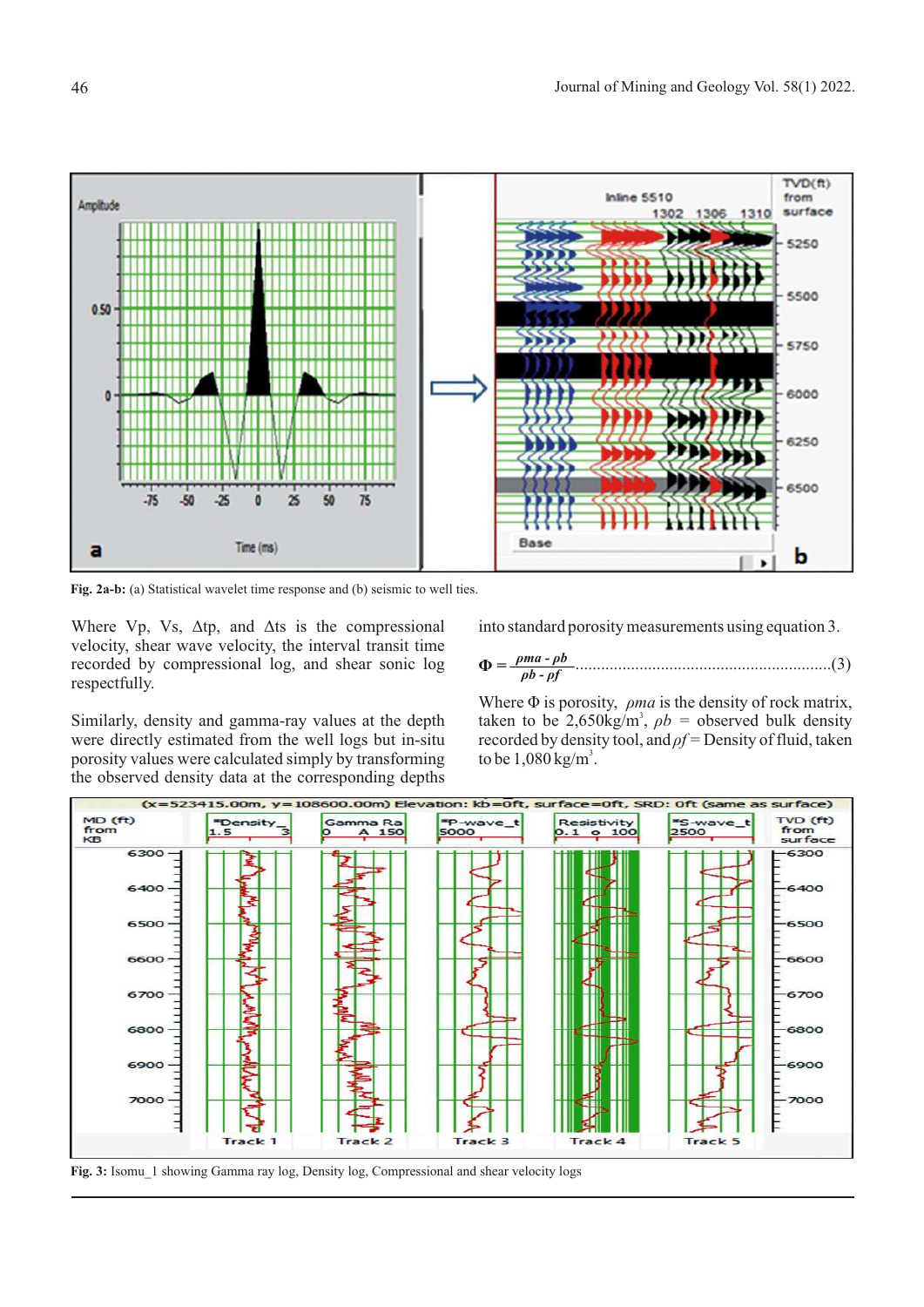The modeled porosity logs were cross-plotted with logderived velocity to obtain the porosity depth profile. This represents the predevelopment porosity values of the formation. However, to understand the changes in reservoir porosity with stages of production, forward modeling of the original logs were performed using the Biot-Gassmann equation. The equation relates the bulk modulus of a saturated rock (Ku), to the dry rock bulk modulus (Kd), the solid grain modulus (Ks), the fluid bulk modulus (Kf), and the porosity  $\varphi$  as shown in equation 4.

$$
Ku = Kd + \frac{(1 - Kd/Ks)^{2}}{\frac{\phi}{Kf} + 1 - \frac{\phi}{Ks} - \frac{Kd}{Kd2}} \dots \dots \dots \dots (4)
$$

Therefore, using E-LOG program, we specify the input logs as P-wave, S-wave, and density. The analysis windows were defined using tops. We assumed that input density is known and porosity was set to be calculated. Similarly, for S-wave, we assumed that Castagna's equation is correct for wet case. Therefore, to perform fluid replacement modeling on the wells, we present three fluid scenarios such as water gas, oil. However, the petrophysical parameters were specified using matrix and fluid property calculator. The oil and gas properties were calculated using FLAG 2014 Global Oil Model and FLAG 2014 global respectively. The calculation includes the bubble point effect which was carried out using the standing equation of the bubble point method (BPM). In matrix property calculation, density, bulk, and shear modulus of the rock minerals present in the reservoir were calculated using the Hashin-Shrikman average. In fluid property calculation, the menu calculated the density, bulk modulus, and fluid saturations using the information obtained from the PVT data and inferred postproduction data (Table 2). These pore-filled fluid properties represent the in-situ condition that was used to calculate effective elastic moduli and bulk densities using theoretical models. These were applied and the new P-wave, S-wave, and density logs that predict changes in the elastic properties of the reservoir as a result of changes in fluid content were generated. The new time-lapse porosity log was calculated from the density. Furthermore, the time-lapse logs were integrated with 4-D seismic data to create a depth domain profile of the time-lapse seismic velocity model. However, using sample interval of 8ms in seismic volume, we specify the domain type (depth), range of the output model and create a depth domain horizon in seismic data. Using the model filtering option after interpolation, we applied a smoother model trace in the output domain with the high cut frequency (10/15Hz,) and the velocity depth models were created. The slices of velocity depth maps were extracted from the velocity depth models and possible productionrelated changes were mapped.

**Table 2:** Fluid Parameters and their initial Values used in FRM

| S/N            | <b>Parameters</b>      | <b>Initial values</b>     |  |  |
|----------------|------------------------|---------------------------|--|--|
|                | temperature            | 70 deg C 158 deg F343.15k |  |  |
| $\overline{2}$ | Pressure               | 2900.65 Psi               |  |  |
| 3              | Oil GOR                | 100 L/L 561.5 scf/bbl     |  |  |
| $\overline{4}$ | Gas gravity            | 0.6                       |  |  |
|                | Water salinity         | 15000ppm                  |  |  |
| 6              | Water saturation       | 12%                       |  |  |
| 7              | Hydrocarbon saturation | 88%                       |  |  |

### **Results and Discussions**

The sensitivity of porosity and velocity to changes in reservoirs fluid properties arising from hydrocarbon production has been examined using rock physics models. The porosity, gamma-ray, density, compressional, and shear wave velocity values computed from the well logs (Table 3). The zones under consideration are between 5800ft and 8100ft with six distinct reservoirs grouped as HD1000, HD2000, HD2600, HD3000, and HD5000. These zones consist of a vast total rock volume characterized by a thick sand sequence with little non-reservoir characteristics. The average porosity value of the reservoir is 29.50% with a very low water saturation of 12%. The oil and gas drive has average saturation of 40% and 48% respectively. A very low water saturation complements a very high hydrocarbon saturation value of 88%. The average compressional and shear velocities are 2905m/s and 1634m/s respectfully. The in-situ condition of the temperature, pressure and salinity content is 70deg, 2900psi, and 1500ppm respectively. As evident in table 2 and table 3, porosity varies with depth, low and high porosity values also complement high and low-velocity values respectfully. The cross-plot relation and crosssections between the porosity and velocity are shown in Fig. 4a-b. The cross plot results indicate a clear relationship between velocities and porosities (Fig.4b). The results show variation in velocity and porosity with depth where velocity increases with decrease in porosity.

The identification of the prospect also involves the observation made to identify velocity and porosity response that can be related to hydrocarbon presence in the reservoirs. The crossplot of velocity and porosity color coded with porosity shows good separation between sand and shale and between brine and oil sand. A very low value of porosity and a very high value of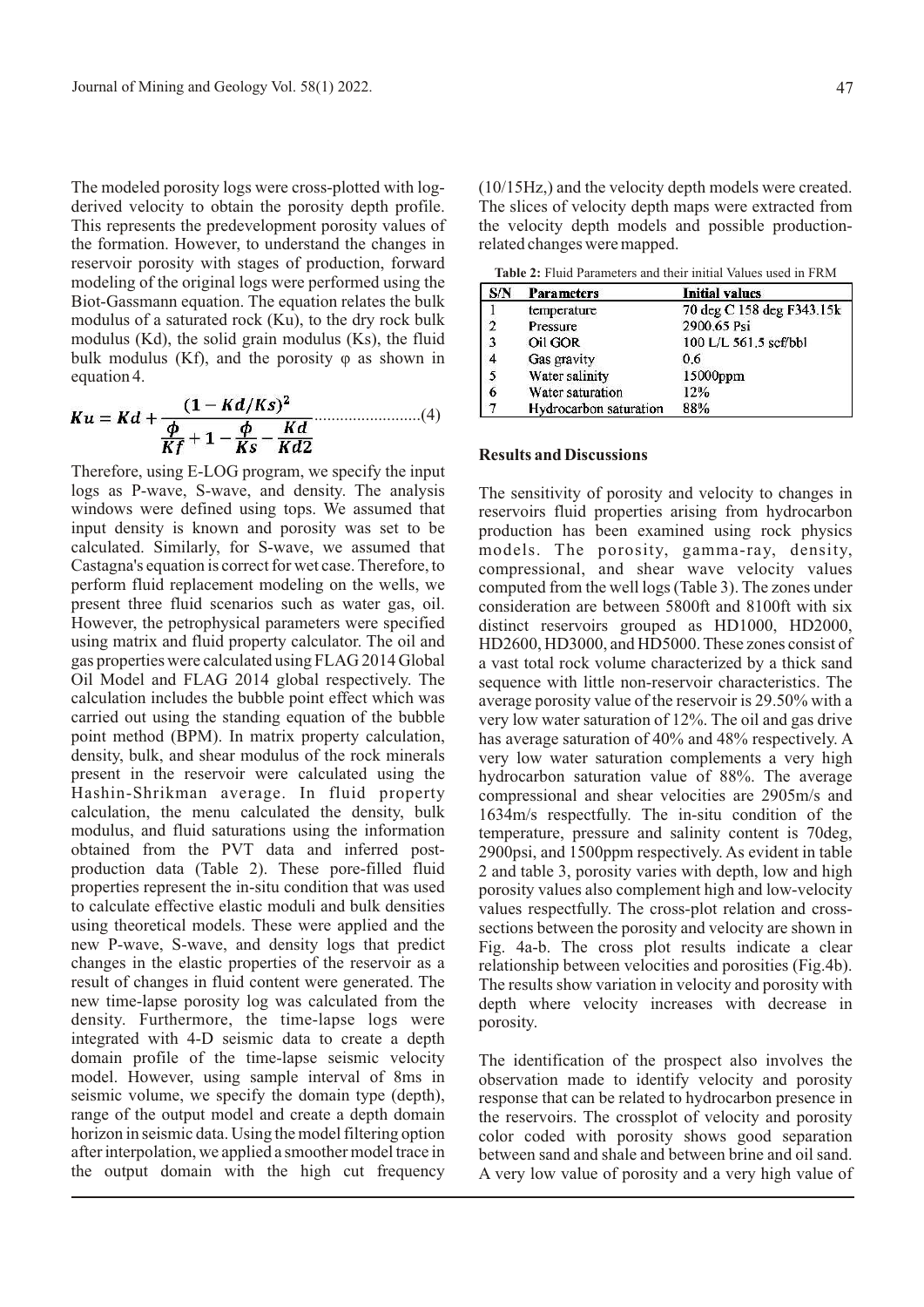| <b>Depth</b><br>(f <sup>t</sup> ) | Vp<br>$({\bf ft/s})$ | Vp<br>(m/s) | <b>Vs</b><br>(ft/s) | <b>Vs</b><br>$({\rm ft/s})$ | Gamma<br>Ray<br>(API) | <b>Density</b><br>(g/cc) | <b>Porosity</b><br>% |
|-----------------------------------|----------------------|-------------|---------------------|-----------------------------|-----------------------|--------------------------|----------------------|
| 6600                              | 9500                 | 2898        | 3250                | 991                         | 105                   | 2.25                     | 0.3101               |
| 6680                              | 8750                 | 2669        | 3259                | 994                         | 45                    | 2.10                     | 0.3400               |
| 6740                              | 11000                | 3355        | 6875                | 2097                        | 45                    | 2.40                     | 0.2600               |
| 6760                              | 11750                | 3584        | 6250                | 1906                        | 60                    | 2.47                     | 0.2711               |
| 7000                              | 8000                 | 2440        | 4000                | 1220                        | 40                    | 2.10                     | 0.3521               |
| 7020                              | 9500                 | 2895        | 4600                | 1403                        | 65                    | 2.22                     | 0.3312               |
| 7060                              | 12500                | 3813        | 6925                | 2112                        | 68                    | 2.40                     | 0.2511               |
| 7080                              | 9350                 | 2852        | 4000                | 1220                        | 45                    | 2.10                     | 0.2922               |
| 7100                              | 11441                | 3489        | 6301                | 1921                        | 75                    | 2.40                     | 0.2851               |
| 7120                              | 9023                 | 2752        | 4523                | 1379                        | 50                    | 2.20                     | 0,3232               |
| 7140                              | 9027                 | 2753        | 4528                | 1381                        | 45                    | 2.21                     | 0.3281               |
| 7180                              | 10349                | 3156        | 5672                | 1729                        | 50                    | 2.31                     | 0.3013               |
| 7200                              | 10480                | 3196        | 5891                | 1796                        | 55                    | 2.32                     | 0.2922               |
| 7300                              | 10823                | 3301        | 5973                | 1822                        | 60                    | 2.34                     | 0.2825               |
| 7400                              | 9782                 | 2983        | 4910                | 1498                        | 45                    | 2.21                     | 0.3218               |
| 7500                              | 10960                | 3343        | 5782                | 1764                        | 62                    | 2.28                     | 0.2715               |
| 7800                              | 11139                | 3397        | 6236                | 1902                        | 90                    | 2.44                     | 0.2516               |
| 8000                              | 11432                | 3486        | 6431                | 1961                        | 91                    | 2.45                     | 0.2503               |
| 8100                              | 10991                | 3352        | 6000                | 1830                        | 70                    | 2.31                     | 0.2729               |

**Table 3:** The in-situ log readings at selected depth points in Isomu-1



**Fig. 4a-b:** The cross plot of porosity versus velocity and (b) cross-section of the porosity in the Isomu<sup>1</sup>.

velocity are defined by shale lithology as indicated in the red color overlay the crossplot. However, high value of porosity and low value of velocity defined the sand lithology as indicated by blue (hydrocarbon) and green

(brine) color overlay. These zones are characterized by hydrocarbon and brine saturation as indicated in the reservoirs defined by the tops.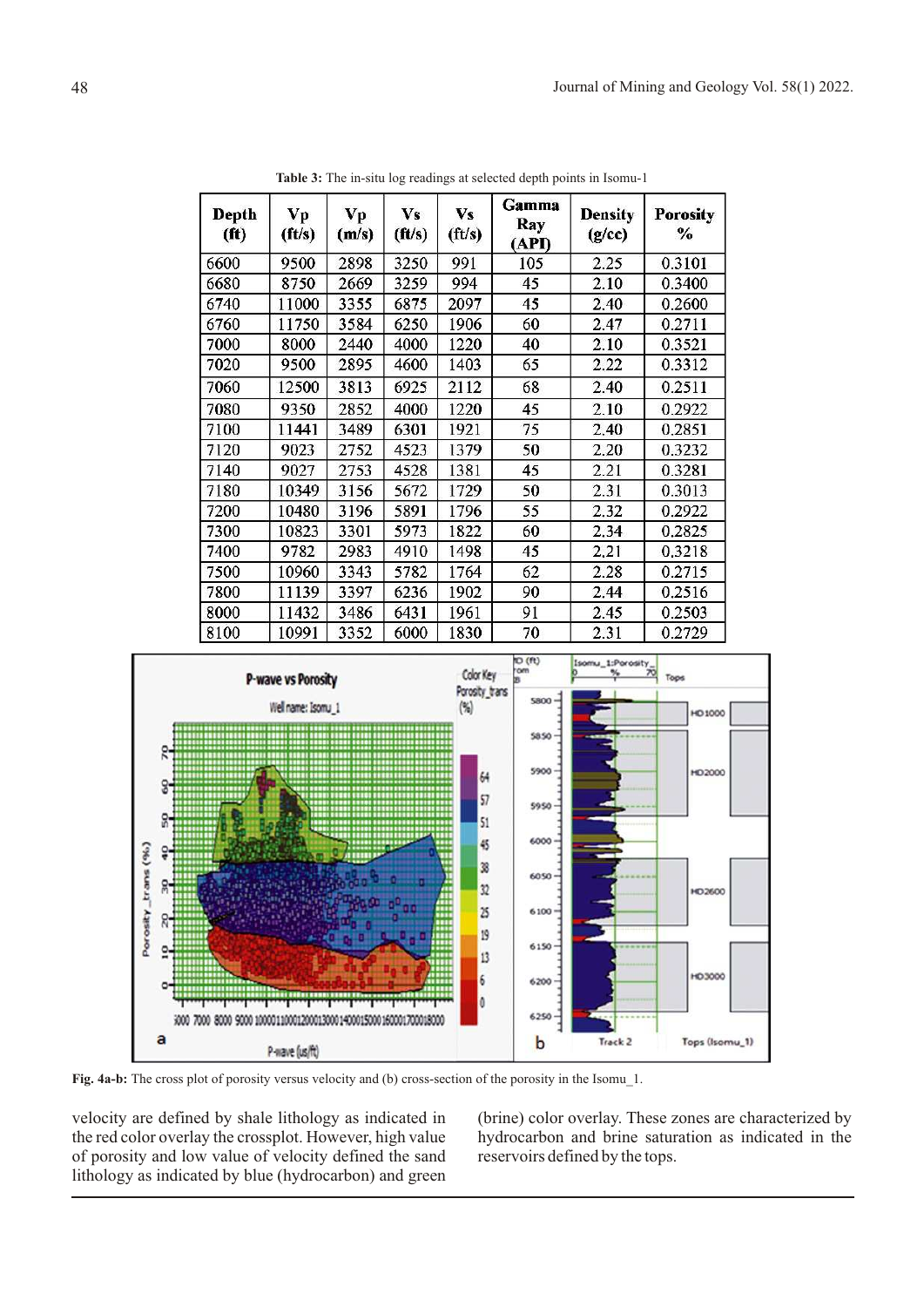

**Fig. 5:** The well log response to fluid replacement modelling



**Fig. 6:** The histogram plot of time-lapse water saturation

The oil velocity maintained constant velocity at 2000Psi but decreases with an increase in temperature (Fig.8c). Gas velocity decreases with an increase in temperature at a very low-temperature range of about 1-40degF but increases with an increase in temperature from 40degF (Fig.8d). Similarly, oil modulus increases linearly with an increase in pressure and decreases with an increase in temperature. Gas modulus increases with an increase in pressure. However, pressure does not affect brine modulus and brine density. The pressure and temperature effects on these velocities are enhanced with dissolved gas. Oil with dissolved gas maintained a low velocity, density, and modulus when compared to the oil without dissolved gas on GOR. However, the effects of these new fluid conditions in the reservoirs (HD2000) were also evident the velocity depth model of the base and monitor seismic data (Fig. 9a-b). In the depth model of the base, velocity is very low especially at the well locations which are an indication of hydrocarbon charged sand. The relatively high velocity in the central part of the slice is an indication of connate water (blue color code) and formation pressure (pink color code). However, in the velocity depth model of the monitor, the reservoir shows a significant increase in velocity that probably arises from an increase in water saturation and pore pressure. The anomalous increase in velocity in the monitor as a result of water replacing hydrocarbon in the reservoir is an indication of reservoir depletion.

### **Conclusion**

Effect of production-related changes on velocity and porosity in the Coastal Swamp depobelt of the Niger Delta have been examined using well logs and velocity depth models of the base and monitored seismic data acquired at different vintages. The objective, among others, is to model the porosity and velocity changes arising from hydrocarbon production in the reservoir. The results showed significant changes in fluid properties which affect in-situ porosity and velocity. The average gas and oil saturation is 34% and 24% respectively which indicates a decrease in gas and oil saturation by 14% and 16% respectively. The water saturation increase by 30% relative to 12% of the connate water. The decrease in hydrocarbon saturation and increase in water saturation is an indication of reservoir depletion. The reservoir depletion is accompanied by an increase in pore pressure which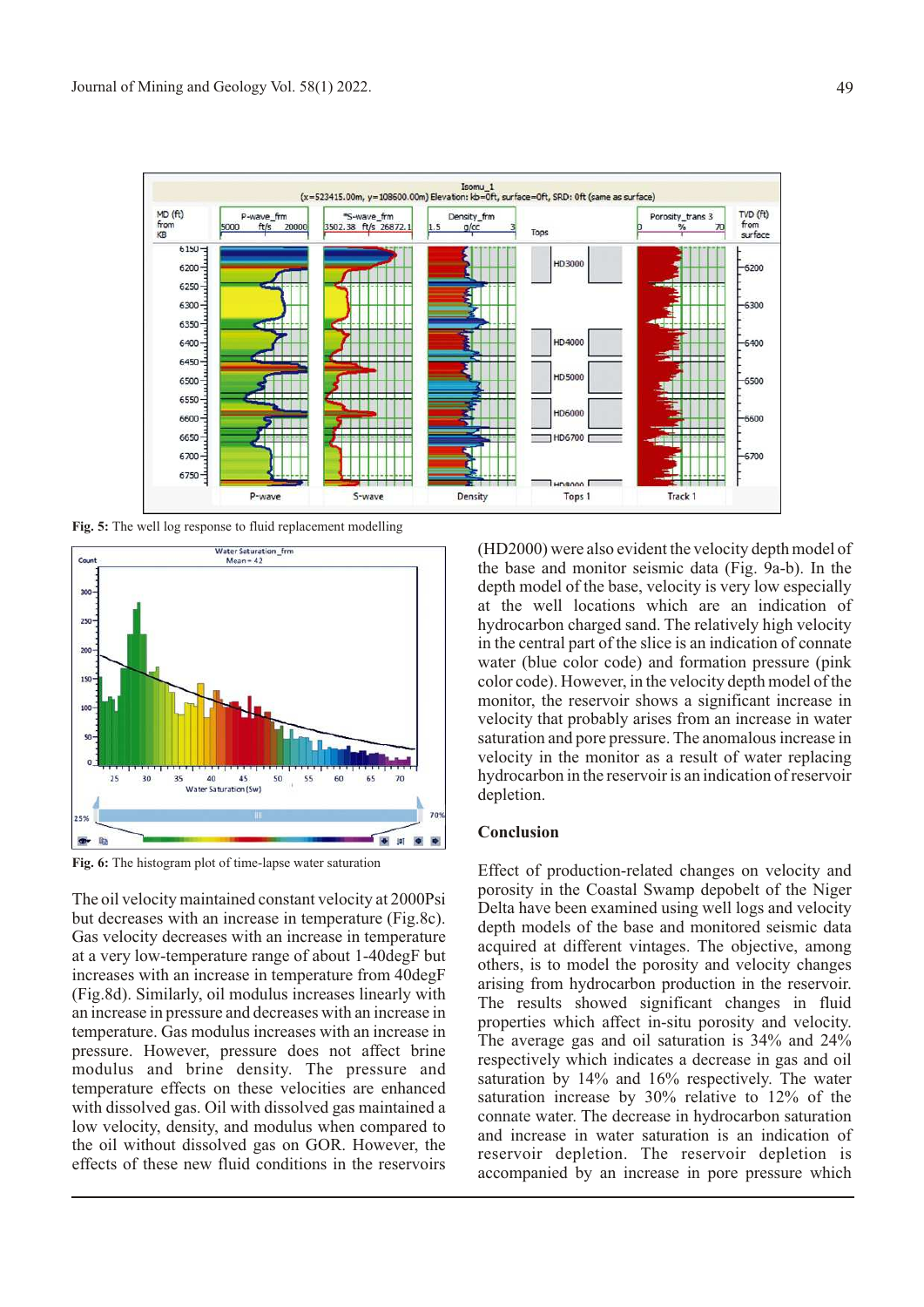

**Fig. 7a-b:** The histogram plot of time-lapse porosity and compressional wave velocity.



**Fig. 8a-d:** Effects of fluid properties on velocity under temperature and pressure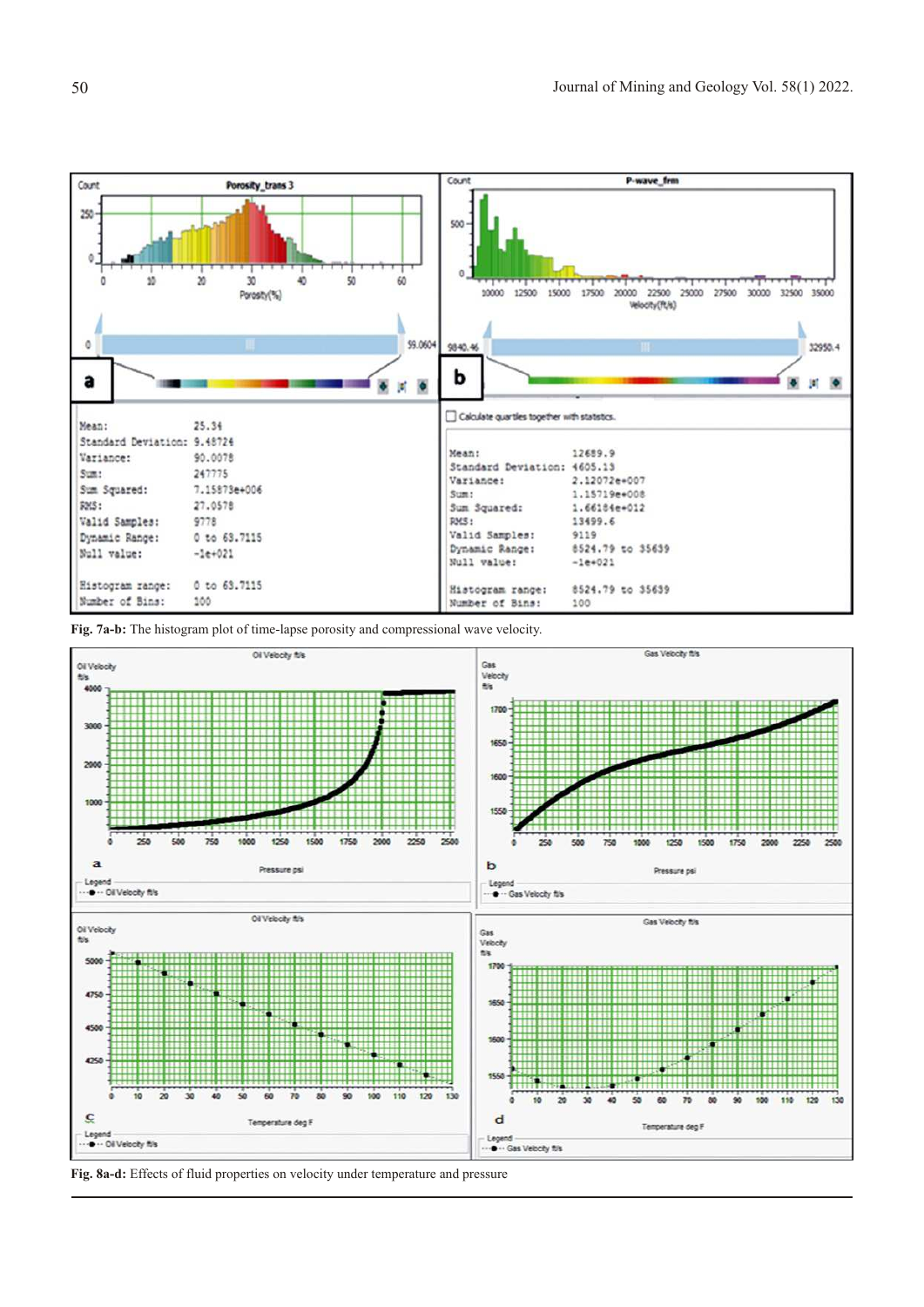

**Fig. 12a-b:** (a) Velocity depth model base at HD2000 and (b) monitor at Hd2000

gives rise to the closure of the aspect ratio crack. In these new fluid conditions, porosity decreases by 4.16% and also affects the elastic moduli of the rocks, transport properties, and velocity. However, velocity increase with an increase in pressure and decrease in porosity. However, the effects of the fluid properties on the velocity at varying temperature and pressure in the reservoir show that velocity, density, and modulus of oils increase with increasing pressure and decrease with increasing temperature. The behavior of the fluid properties on velocity was also analyzed using the velocity depth model of 3-D and 4-D seismic data acquired at different vintages. The results similarly showed an increase in velocity in almost all well locations in the depth model to monitor. This probably results from production-related effects such as increasing water saturation and pore pressure that normally occur during hydrocarbon production.

#### **Acknowledgements**

We want to thank the Shell Petroleum Development Commission (SPDC), Port Harcourt chapter, Nigeria for providing data used for this research. Our special thanks go to the Head of the Department of Applied Geophysics, Nnamdi Azikiwe University, Awka, and the entire staff of the Applied Geophysics Workstation Unit for their unrelenting assistance provided during the data analysis.

#### *References*

- Afegbua, K.U. and Ezomo, F.O. (2013). Evaluation of the performance of Z-component of Nigerian Seismographic stations from spectral analysis. International Journal of Physical Sciences v.8 (11), p.428-442.
- Biot, M.A. (1956). Theory of propagation of elastic waves in fluid-saturated porous solids. II. Higher frequency range: J. Acoust. Soc. Am., v.28, p.179–191.
- Domenico, S.N. (1977). Elastic properties of unconsolidated porous sand reservoirs: Geophysics, v. 42, p.1339.
- Doust, H. and Omatsola, E. (1990). Niger Delta, in, Edwards, J.D., and Santogrossi, P.A., eds., Divergent/Passive Margin Basins, AAPG memoir 48: Tulsa, American Association of petroleum geologists, p.239-248.
- Evamy, B.D., Haremboure, J., Kamerling, P., Knaap, W.A., Molloy, F.A. and Rowlands, P.H. (1978). Hydrocarbon habitat of Tertiary Niger Delta: American Association of Petroleum Geologists Bulletin, v. 62, p. 277-298.
- Fanchi, J.R. (2003). Estimating Geomechanical Properties Using an Integrated Flow Model. pp. 108-116
- Gassmann, F. (1951). Elastic Waves through a Packing of Spheres. *Geophysics*, vol. p. 673- 685.
- Gambolati, G.I. and Teatini, P.O. (2015). Geomechanics of subsurface water withdrawal and injection. Water Resources research v 51. (6), p. 3922-3955.
- Geertsma, J. and Smit, D.C. (1961). Some aspects of elastic wave propagation in fluid-saturated porous solids: Geophysics, v.26, p. 169-181.